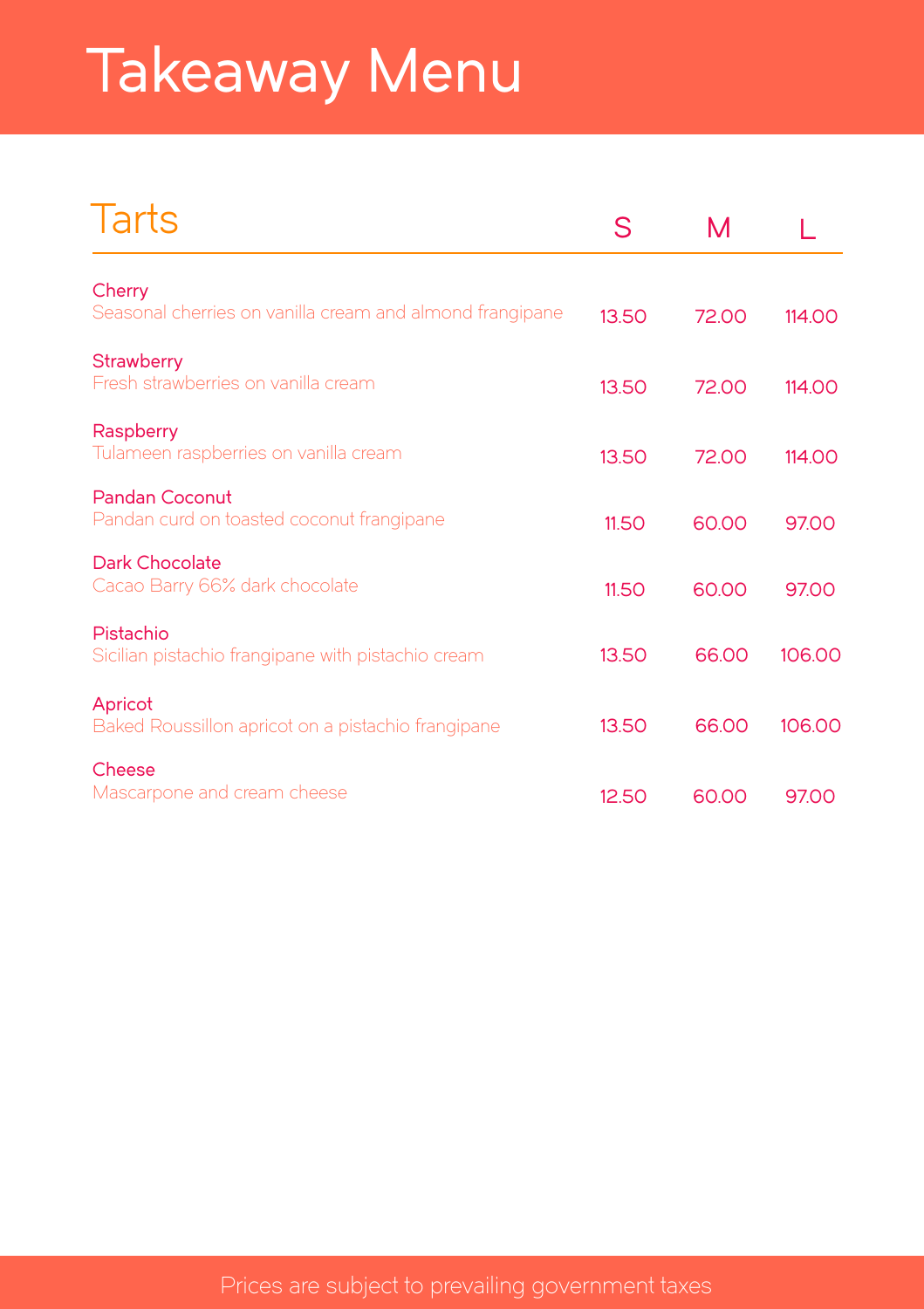## Takeaway Menu

### Quiches & Croissant Sandwiches

| Portobello Mushroom & Snap Peas Quiche<br>Bacon & Mushroom Quiche                                                                      | 13.50<br>13.50 |
|----------------------------------------------------------------------------------------------------------------------------------------|----------------|
| Egg Mimosa<br>Organic hard-boiled egg with a tangy mix of mustard and mayonnaise                                                       | 16.50          |
| <b>Smoked Salmon</b><br>Kaviari house smoked salmon from Scotland with cream cheese and fresh dill                                     | 21.00          |
| <b>White Tuna</b><br>Line caught white tuna with mayonnaise and onion                                                                  | 20.00          |
| Portobello Mushroom<br>Roasted portobello mushrooms with balsamic glaze, Gruyère cheese,<br>fresh mesclun and mushroom bélchamel sauce | 16.50          |
| Chorizo & Tomato<br>Chorizo sausage with Roma tomatoes, bell peppers, fresh shallots,<br>Emmental cheese and mayonnaise                | 17.50          |
| <b>Croque Monsieur</b><br>Grilled ham and gruyère cheese                                                                               | 2100           |

### Bakes & Viennoiserie

| Apricot Danish         | 8.50 |
|------------------------|------|
| <b>Plain Croissant</b> | 4.00 |